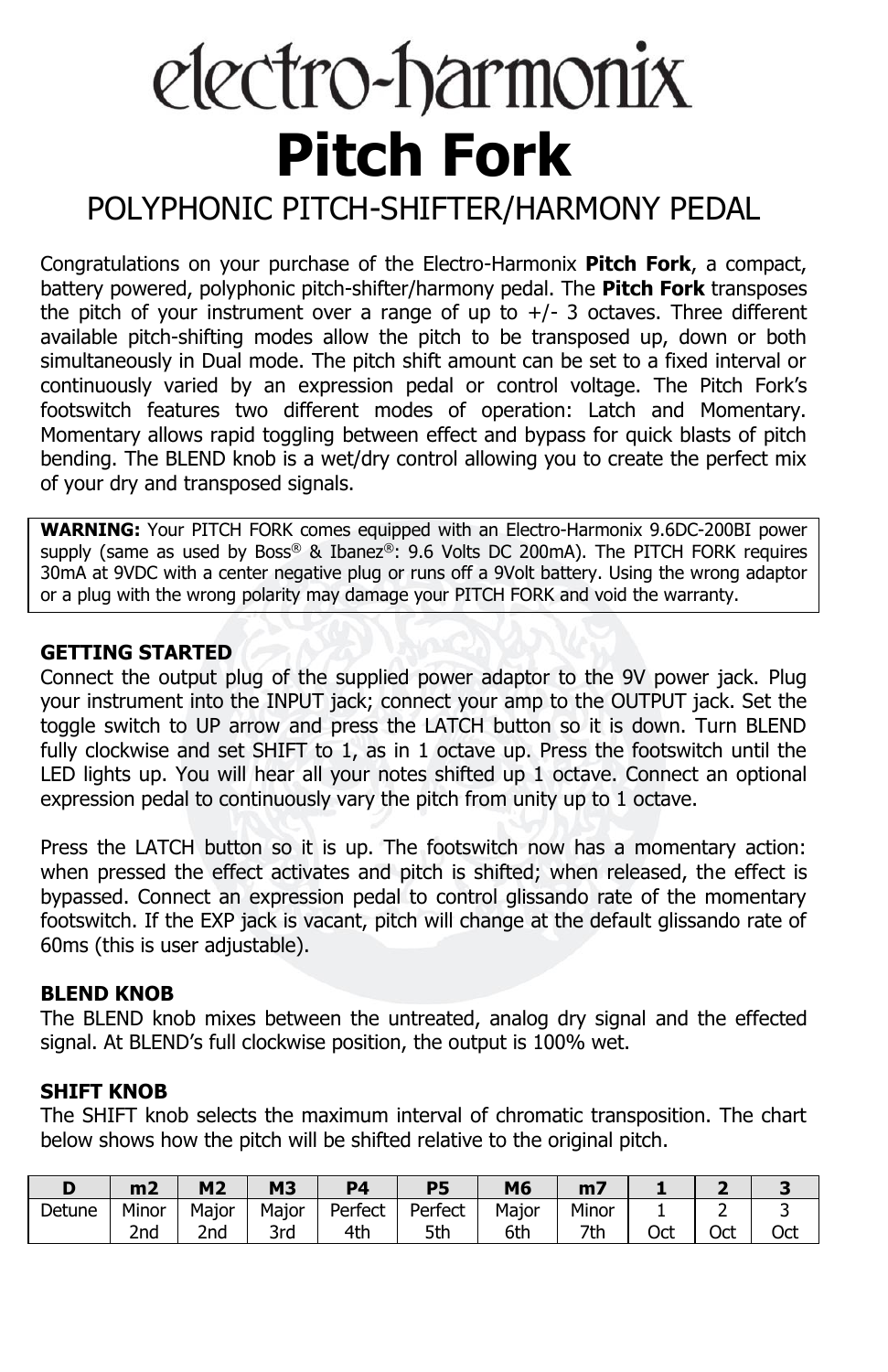## **MODE TOGGLE SWITCH**

The MODE toggle switch selects whether the pitch is shifted up, down or both simultaneously relative to the root. Dual mode outputs two pitch-shifted signals. One of the shifted signals follows the SHIFT knob as if in UP mode. The other shifted signal creates a musically useful harmony according to the SHIFT knob setting.

| D      | m2     | M <sub>2</sub> | <b>M3</b> | P4             | P5   | M6   | m7             |       |       |       |
|--------|--------|----------------|-----------|----------------|------|------|----------------|-------|-------|-------|
| Detune | Deep   | M <sub>2</sub> | M3        | P <sub>4</sub> | P5   | M6   | m7             | 1 Oct | 2 Oct | 3 Oct |
|        | Detune | up             | up        | up             | up   | up   | up             | up    | up    | up    |
|        |        |                |           |                |      |      |                |       |       |       |
|        |        | M <sub>6</sub> | P5        | P5             | Oct  | P5   | M <sub>6</sub> | 1 Oct | Oct   | Oct   |
|        |        | up             | up        | down           | down | down | up             | down  | down  | down  |

DUAL mode SHIFT knob Settings:

# **LATCH BUTTON**

The LATCH button selects Latch or Momentary mode. This affects how the footswitch and EXP jack input behave. When the LATCH button is down, Latch mode is enabled. The footswitch toggles between effect and bypass each time you press and release the footswitch; the EXP input continuously varies pitch. When the LATCH button is in the up position, Momentary mode is selected. The effect is only on while the footswitch is held down, otherwise the Pitch Fork is bypassed; the EXP input varies the glissando rate of the momentary footswitch.

# **BYPASS FOOTSWITCH & STATUS LED**

The footswitch toggles between effect on and buffered bypass. In Latch mode, each press and release of the footswitch toggles between effect and bypass modes. In Momentary mode, when the footswitch is held down, the effect is on, when the footswitch is released, the Pitch Fork enters bypass. The status LED lights when in Effect mode.

### **EXP JACK**

EXPression input jack accepts a TRS expression pedal connector or a Tip-Sleeve 0-5V control voltage input. The expression pedal should ideally use a 10k potentiometer with linear rather than audio taper. It must have the wiper connected to TIP and toedown connected to RING. Pedals made by some manufacturers do not conform to this convention, and would need a special cable to swap RING and TIP. Some suggested Expression Pedals: EHX Expression Pedal, M-Audio® EX-P, Moog® EP-2 & EP-3, Roland® EV-5 or Boss® FV-500L.

- **LATCH MODE** the Expression/CV input controls pitch shift amount, ranging from unity, or no pitch shift, in the heel position to the interval set by the SHIFT knob for the toe position. Pitch varies continuously from heel to toe in all settings.
- **MOMENTARY MODE** the Expression/CV input controls glissando rate for the Pitch Fork's footswitch. When the bypass footswitch is pressed, the Pitch Fork jumps from bypass to the pitch shift interval set by the SHIFT knob. The amount of time it takes to reach the SHIFT knob's interval setting is the glissando rate. When the footswitch is released, pitch will return to unity by the same rate. When your expression pedal is heel-down the rate is 4ms, in
- toe-down the rate is 2sec. When no device is plugged into the EXP input the default glissando rate is 60ms.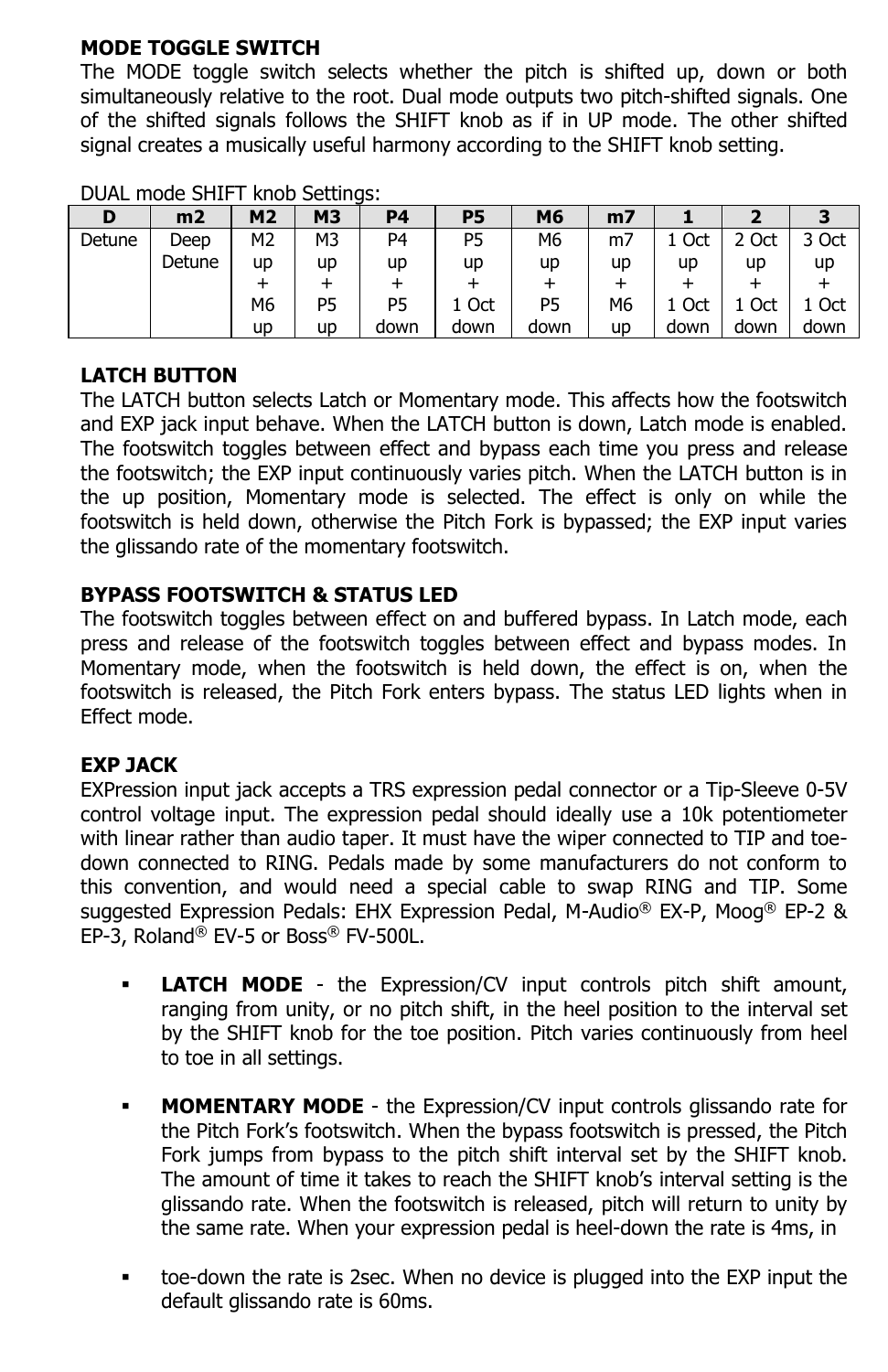#### **SAVING NEW GLISSANDO RATE SETTING FOR PITCH FORK FOOTSWITCH**

- 1) Set LATCH mode button to the Momentary or up position.
- 2) Connect expression pedal or CV device to EXP jack.
- 3) Press and release Pitch Fork's footswitch while adjusting expression pedal or CV device until you hear desired glissando rate. Leave external device in current setting.
- 4) Press and hold down the Pitch Fork's footswitch.
- 5) Press LATCH button so it changes to Latch mode. LED flashes to confirm.
- 6) Release the footswitch.
- 7) The new glissando rate is now saved. Remove plug inserted into EXP jack, change back to Momentary mode and use footswitch to confirm new rate.

#### **RESTORING FACTORY DEFAULT FOR GLISSANDO RATE**

- 1) Make sure nothing is plugged into EXP jack.
- 2) Set LATCH button to Latch mode, the down position.
- 3) Press footswitch so that Pitch Fork is in Bypass.
- 4) Press and hold down the Pitch Fork's footswitch.
- 5) Press LATCH button so it changes to Momentary mode. LED flashes to confirm.
- 6) Release the footswitch.

### **OUTPUT JACK**

Outputs the wet/dry mix set by the BLEND knob.

#### **CHANGING BETWEEN LATCH AND MOMENTARY WHEN EXPRESSION PEDAL IS CONNECTED**

When in Latch mode and you switch to Momentary mode the expression pedal position is ignored. The stored glissando rate will take precedence until the expression pedal is moved from current position.

#### **LED ON STARTUP**

The LED will blink 4 times then hold on the  $5<sup>th</sup>$  if in latch mode or toggle off if in momentary. This happens when AC power is applied or you plug into the input jack with a fresh battery installed. If battery power is too low, the LED blinks dimly, every other second.

### **CHANGING THE BATTERY**

To change the 9-volt battery, you must remove the 4 screws on the bottom of the Pitch Fork. Once the screws are removed, you can take off the bottom plate and change the battery. Please do not touch the circuit board while the bottom plate is off or you risk damaging a component. To extend battery life, disconnect the INPUT jack when the Pitch Fork is not in use.

### **NOTES AND SPECIFICATIONS**

- PITCH FORK has high quality buffered bypass.
- Input impedance is  $2.2M\Omega$ .
- Output impedance is  $680\Omega$
- Current draw of the PITCH FORK is 30mA.